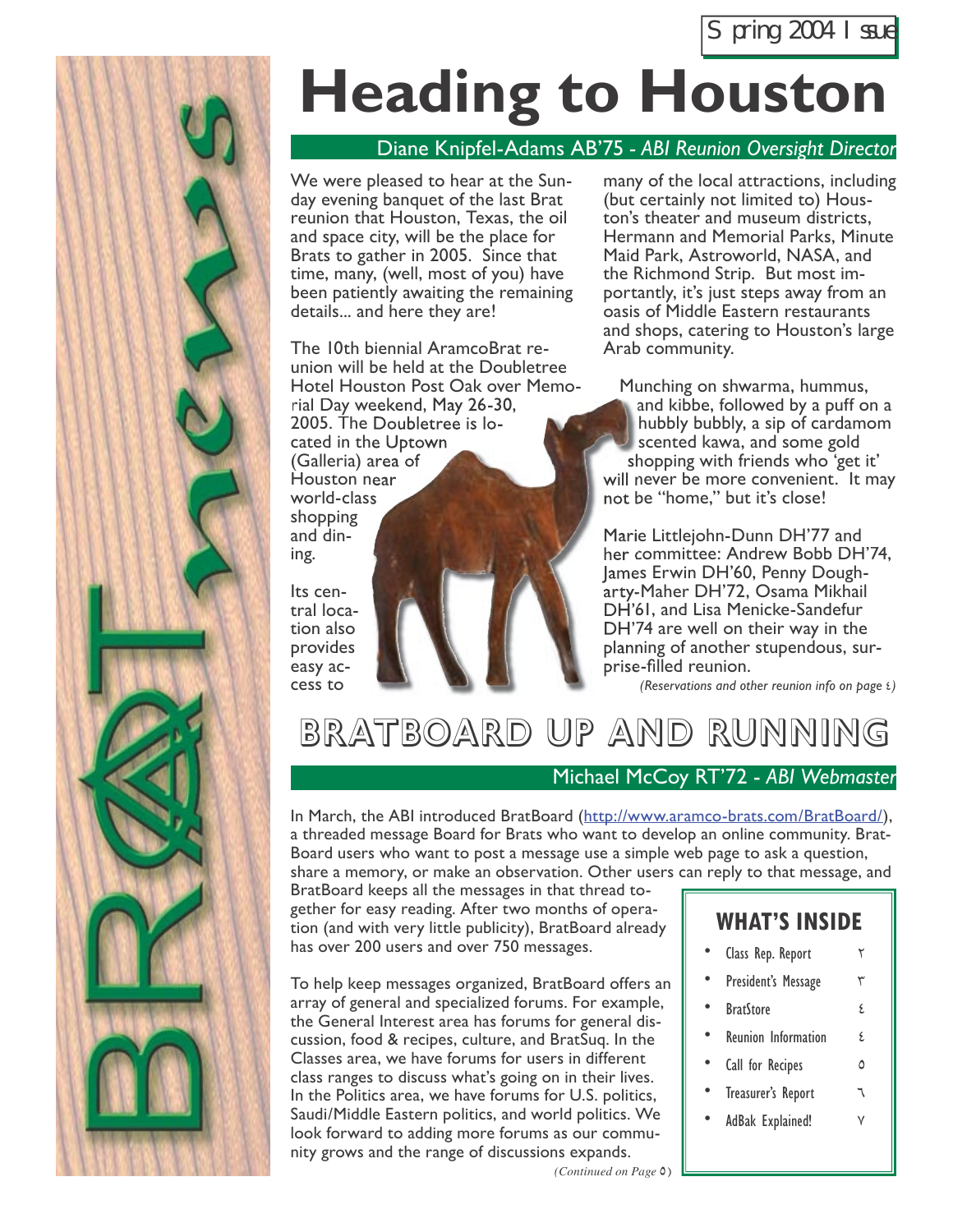## **Class Representative**  $\frac{1}{2}$  3  $\frac{1}{2}$  3  $\frac{1}{2}$  3  $\frac{1}{2}$  3  $\frac{1}{2}$  3  $\frac{1}{2}$  3  $\frac{1}{2}$  3  $\frac{1}{2}$  3  $\frac{1}{2}$  3  $\frac{1}{2}$  3  $\frac{1}{2}$  3  $\frac{1}{2}$  3  $\frac{1}{2}$  3  $\frac{1}{2}$  3  $\frac{1}{2}$  3  $\frac{1}{2}$  3  $\frac{1}{2}$  3  $\frac{1}{2}$  3  $\frac{1$



Gretchen Connally DH'91 - *ABI Class Rep. Coordinator*

My name is **Gretchen Connally** DH'91 and I am the new ABI Class Representative Coordinator. For the past three years, I have been the class rep for my class, and have been assisting Michael McCoy RT'72, ABI Webmaster, as the contact person for class rep websites for about a year and a half. It is very exciting to be taking on the role of Class Rep Coordinator and to be a member of the ABI Board of Directors. This new role feels like a logical extension of my previous responsibilities.

My main goals as CRC are to actively encourage all class reps to create websites for their classes, to help class reps find "missing" classmates, to find more avenues to facilitate "younger" Brat participation, and of course, to fill all of the class representative vacancies. The Internet is a magnificent tool that can help us on all of these fronts. It is amazing how much the Internet eases communication efforts between classmates. I am always so excited when I locate a missing classmate through "googling" their name, and am then able to send them an email, put their contact information on my class website, and have that person connected to our class, all in a matter of minutes!

I look forward to continuing my work with the class representatives and look forward to meeting all of you at the 2005 Biennial AramcoBrats Reunion in Houston!

*We continue to receive incredible donated items for the alwaysanticipated Raffl e/Auction held at each reunion. If you would like to donate Middle Eastern items (or items that would be meaningful to AramcoBrats) please contact Diana Ryrholm-Geerdes at diana@aramcobrats.com.*



#### ABI Classes Connect on BratBoard!

Gretchen Connally DH'91 - *ABI Class Rep. Coordinator*

We are so excited about the possibilities that the new BratBoard offers us. We already have many "conversations" up and running about such things as memories of favorite teachers, Middle Eastern food, cultural tidbits, politics, and general communication between peers. The BratBoard is a wonderful tool for facilitating intra-class communication, topic by topic, which can allow for lively discussion and can also can prove invaluable for finding missing classmates and catching up with old friends.

We have a number of class representative vacancies posted on the BratBoard, and we encourage you to keep an eye on the "Classes" forums for names that class reps may have down as "missing" but who you might have in your address book!

#### We're Looking for a few organized Brats for the 2007 Reunion

Over the years, we have come to the conclusion that it is just never too early to begin planning a party. If you think you have what it takes  $-$  a great team and a great location – to host the 2007 AramcoBrat Reunion, please contact Diane Knipfel-Adams at diane@aramcobrats.com.

## **Editor's Note**

#### Dean L. Barnes DH'67 *- Publications Director*

It is with great pleasure that I present this latest issue of the AramcoBrat Newsletter. I hope that you will find it interesting, informative and perhaps amusing at times. It is, after all, your newsletter.

Working on the BratNews brings me back to an earlier time in my life. In 1970, I was entering Syracuse University's Journalism program when I met a young man also continuing his studies in journalism who shared an interest in the Middle East. On the several occasions we spoke, I tried to vocalize the relationship I had with the Middle East while growing up between America and Saudi Arabia. We both finished our studies and departed on different paths, he to Lebanon and Jordan, and I to America and eventually to the Caribbean. Until now, I had left my journalism behind. He, Rami Khouri, capped a successful career by becoming executive editor of the Beirut Daily Star, a paper that at one time (1974) I wanted to work for.

I'm just getting warmed up with the newsletter. I tried to keep this BratNews issue similar to the last issue for continuity. I have a graphics background however and my instincts say that you all would like to see more pictures and graphics along with the useful information. Please feel free to send any digital images you think would be of interest to dean  $@$  aramco-brats.com. Also send me your suggestions of what you would like to see in the newsletter. I suspect that there are a number of people who aren't on the BratChat or the BratBoard and who rely on the BratNews to keep them informed and in touch. For this group in particular, let me know what you think.

I am truly enjoying working with the ABI Board. It's true, however, that working with this energetic Board is like dealing with a herd of cats. But, as I read on BratChat, herding cats is not difficult, just open the can and there they are. Similarly, just start a project which will bring Brats together, and Diana, Mike, Pat, Cathie, Diane, Gary, Sherri, Doral, Gretchen and Michael are eager to jump in with support, advice and assistance. I'm proud to be associated with them and I am honored to serve you all as your Publications Director.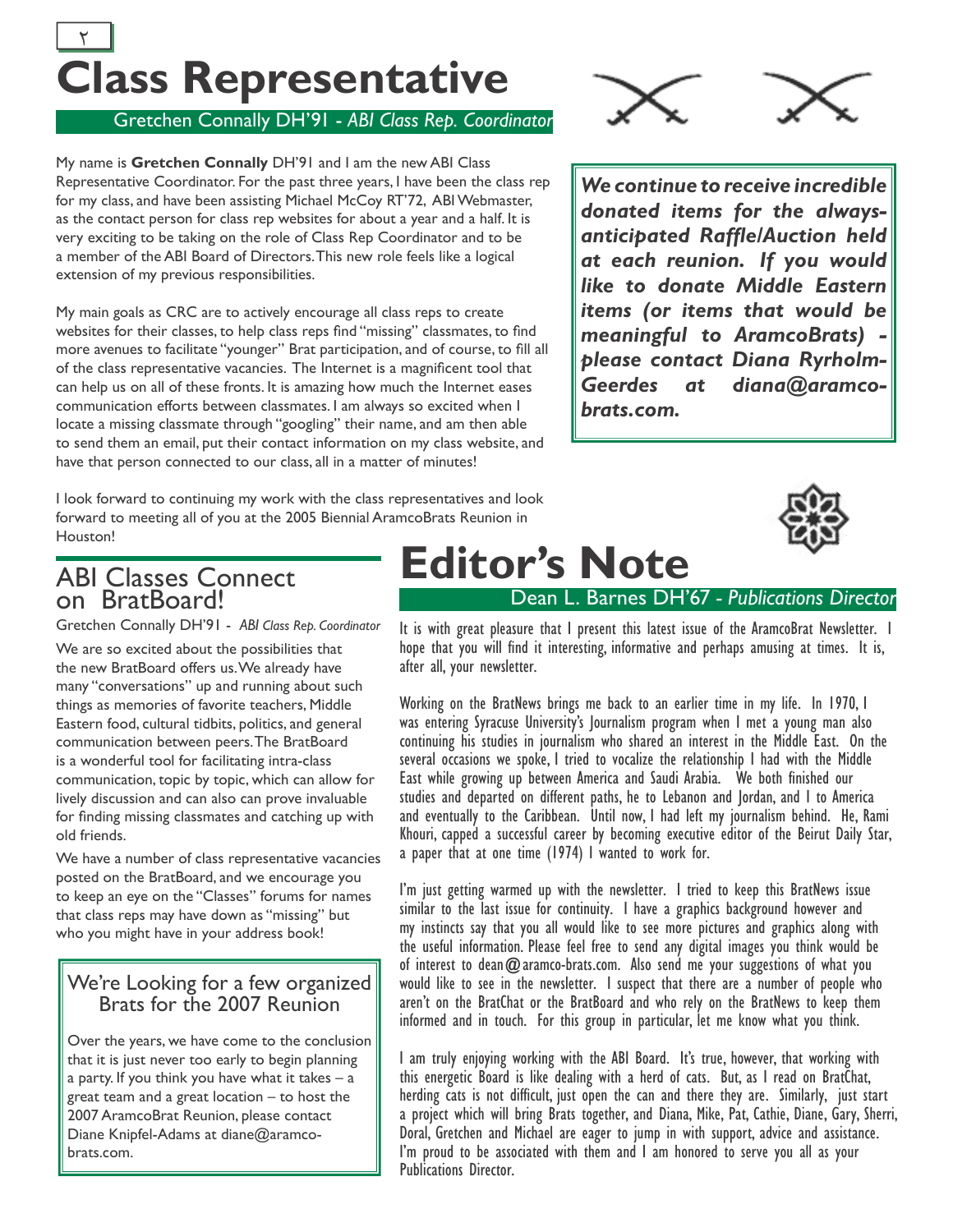## **President's Message**

With so much news attention focused on the Middle East these days, I am often reminded of our childhood years living in Saudi Arabia. I realize how much a part of each of us this experience has become. I am continuously amazed at how this diverse group has been brought together by the shared experience of living in the Aramco camps. Consider, if you will:

- Active Brats range in age from their teens to their eighties.
- We live in the United States, Europe, Asia, the Middle East, the Caribbean, South America, Australia – name a region of this earth and there you will find a Brat.
- We span the whole spectrum of political thought and are as diverse in our opinions as seems possible.

Yet, despite all of our age differences, all of our geographic and cultural diversity, and all of our personal politics and opinions, if you take any two Brats and put them together, it's a joyous reunion.

Gone are the days in which, when you mentioned Saudi Arabia, people would get a puzzled expression on their face and ask "Saudi where?" Yet, even though the politics are challenging at times, the added insight we have gained from living in the region makes the news interesting and our opinions valuable to anyone who is grappling to make sense of it all.

One of the greatest developments in Bratdom is that there have never been as many ways to communicate with each other as we have now. Many Brats visit, phone, mail or email each other. Still others participate or "lurk" on the far ranging discussion on BratChat. A number of Brats have organized regional minireunions. As president of the ABI, it has been very gratifying that the ABI has been able to offer such a wide variety of ways in which AramcoBrats can communicate and interact. The ABI website continues to be a source of interesting, pertinent and useful information about the Brat world. The recent addition of the BratBoard gives Brats an opportunity to pick the conversational topics in which they want to participate. Of course, BratNews continues to offer a convenient summary of important news and information.

We are very pleased with the progress that has been made on the 2005 Brat reunion plans. Reunion Chair **Marie Littlejohn-Dunn** has worked with us since June 2001 to choose the reunion site and develop one of our best contracts ever. When we arrive in May 2005, the hotel will be completely renovated and be a Hilton facility. The Houston Reunion Committee is comprised of Brats from several different age groups. They are a knowledgeable and dedicated team who seem to be having a

#### By Diana Ryrholm-Geerdes RT'62 - *ABI President*

good time planning the event together. Watch the website and future newsletters for more information as plans progress.

As usual there are a vast number of people who need to be acknowledged for their ongoing contributions to the ABI. **Dean Barnes** joined us in February as Publications Director along with **Gretchen Connally** as Class Representative Coordinator. Both Dean and Gretchen bring to us new and innovative ideas that will help us grow and become more efficient during this Board's term.

> **Mike Simms** who has worn two hats for a few years has now settled nicely into the Vice President's position and has a few special projects up his sleeve.

> > **Michael McCoy** has once again gone above and beyond with changes to our website.

**Sherri Dent-Moxley** constantly makes database changes and searches for those that forgot to let us know they moved.

**Doral Allen-Zadorkin** tirelessly tracks email address and birthdays and has recently added a birthday chart to the website.

**Cathie McCoy** jumped right in as a new Board member, in November developing a new accounting system, coordinating the formation of the budget, and recently completing our tax filings.

**Gary Barnes** is busy keeping his eye out for potential nominees for the 2005-2007 ABI Board - drop him a line if you are interested. in serving on (or assisting) the ABI Board.

**Pat Meadors-Desormeau** keeps our formal minutes, committee lists, and Board addresses in order.

 And, **Diane Knipfel-Adams** has put many hours into negotiating with the Doubletree and helping the Reunion Committee formulate plans for the event.

The Board is working with school personnel at Saudi Aramco in hopes of creating a plan to bring our young graduating Brats into the AramcoBrat fold. We will keep you apprised of progress as this project gets off the ground. This term, we plan to finalize construction of an ABI Handbook and a Reunion Committee Handbook as a reference to future Boards, as well as expand on some interesting ideas that various Brats have suggested.

We wish you all a summer filled with family vacations and special memories. Try to share some of it with at least one other Brat.



**Yet, despite all of our age differences, all of our geographic and cultural diversity and all of our personal politics and opinions, if you take any two Brats and put them together, it's a joyous reunion.**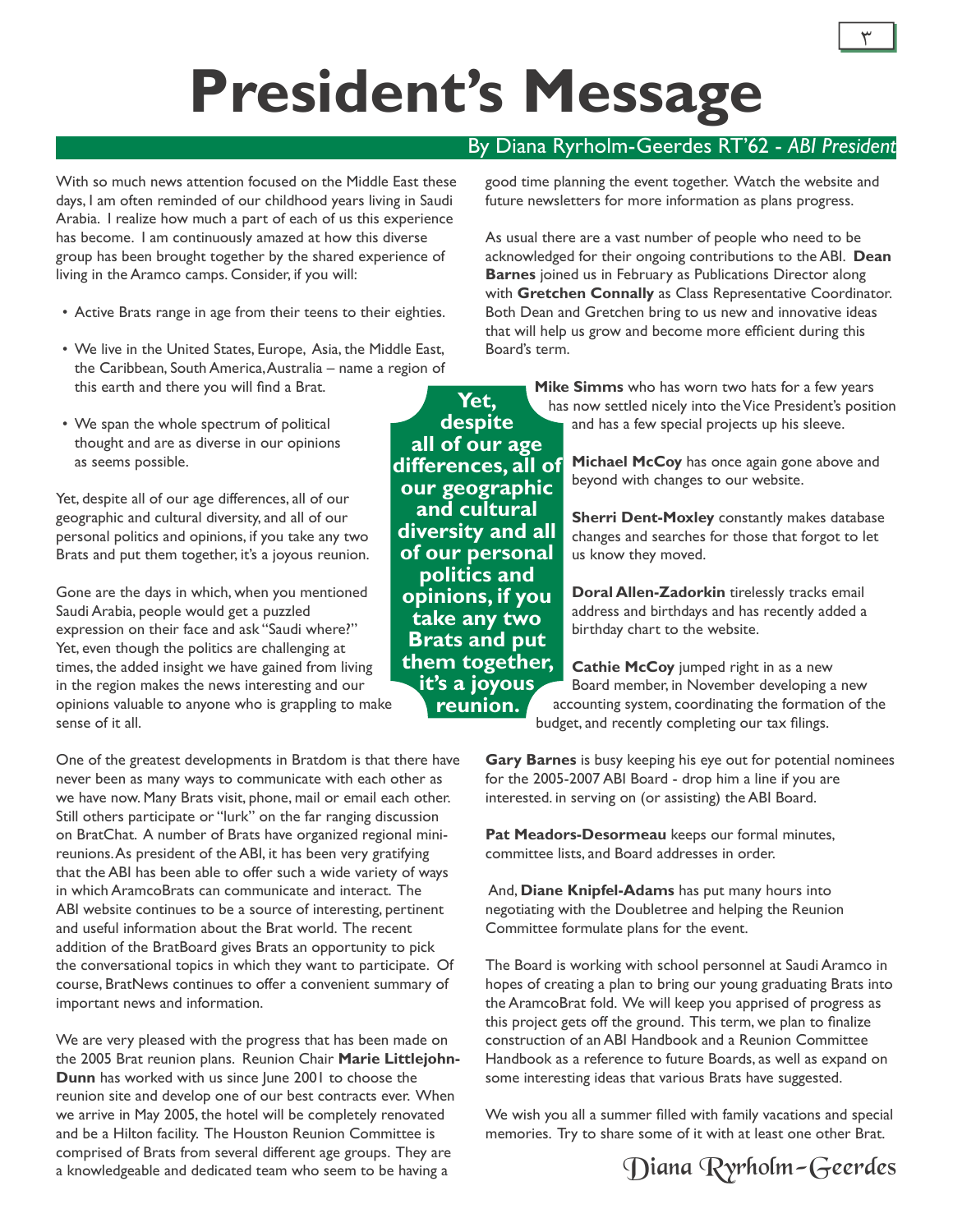## The 2005 AramcoBrat Reunion sounds great! Where do we sign up?



The Doubletree is taking reservations now.

You must tell them you're an AramcoBrat to get the special Brat rate of \$79.

Contact the Doubletree by phone at 800 245 7299.

or

Visit their website at http://www.hilton.com/en/dt/groups/private\_groups/iahws\_abt/index.jhtml

Watch the ABI website (www.aramco-brats.com) and upcoming Brat newsletters for further information regarding registration and other details. In the meantime, if you have any questions, please contact Diane at diane@aramco-brats.com

#### 24th Saudi Aramco Annuitants Reunion

AramcoBrats and Annuitants are invited to the 24th Saudi Aramco Annuitants Reunion on August 29-31, 2004, at the Pinehurst Resort and Country Club in Pinehurst, N.C. There will also be a free "Early Bird " Dinner on August 28. The Reunion will be lots of fun with speakers, a live band, Aramco supplied videos, exhibits, and, of course, the socializing.

Registration Forms are available on the Aramco Web Site or on www.aramcoexpats.com.

Contact is H. Curtis Wideman Phone (910) 295-2171 e-mail: hwideman@webtv.net

## **BratStore**

#### Michael McCoy RT'72 *- Webmaster*

Shortly before Christmas, the ABI opened the Brat Store (<http:// www.cafeshops.com/aramcoBrats>), an online store featuring clothes, coffee mugs, hats, and other items with the Dhahran, Ras Tanura, or Abqaiq logo printed on them. We also have items with the Tucson 2003 reunion logo, and we're hoping to add other items over time.

As you'll see, the store is divided into four sections: Dhahran, Ras Tanura, Abqaiq, and Other Stuff. To buy things with the Ras Tanura logo, you just click the Ras Tanura icon on the main store page, put the items you want in your shopping cart, give your shipping address and credit card number to the secure CafePress website, and click Buy. Clothes come in a full range of sizes: for example, t-shirts sizes run from Kids Small through XXXXL. Some items come in one color, others come in your choice of colors. You can view the front and back of items to see both sides, and you can get close-ups of the artwork if you can't remember what your district logo looked like. You can put things from different sections of the store into your shopping cart, so feel free to browse around and get the stuff you like.

All purchases come with a 30-day money-back-guarantee, so if you have any problems with your purchase, you can return the item for a 100% refund. (In the four months the store has been open, we've had only one return, which suggests purchasers have been very happy with what they bought.) To keep prices low, items are priced \$1 over cost, which covers the expense of running the store. (If we end up with a profit at the end of the year, the money will go to the ABI, but the goal isn't to make a profit, it's to put Brat stuff in Brat hands.) Items in the store can be personalized with your name or other information for a small additional charge.

Feel free to contact me (mccoy@aramco-brats.com) if you have any questions or comments.



#### Thanks to our generous Brat Brethren!

Cathie McCoy RT'74 - ABI Treasurer

So far 49 people have paid their AdBak for the 2004-2005 term.

In addition, we would like to thank the following for their generous donations beyond the suggested AdBak:

- Masil Marie Allen-Blythe AB'54
- Gary Barnes DH'70
- John S Biedenharn DH'73
- Ann Burba DH'67
- Glenn Franklin Gates RT'73
- Brad Johnson RT'64
- Raymond Lovell DH'61
- Walter Makowski RT'62
- Ellen Beth Polhemus-Mazaika DH'68
- Russell Boon Rhea DH'76
- Christina Ryrholm RT'60
- Millie St. Clair-Oberlin RT'58
- Anonymous (you know who you are!!!)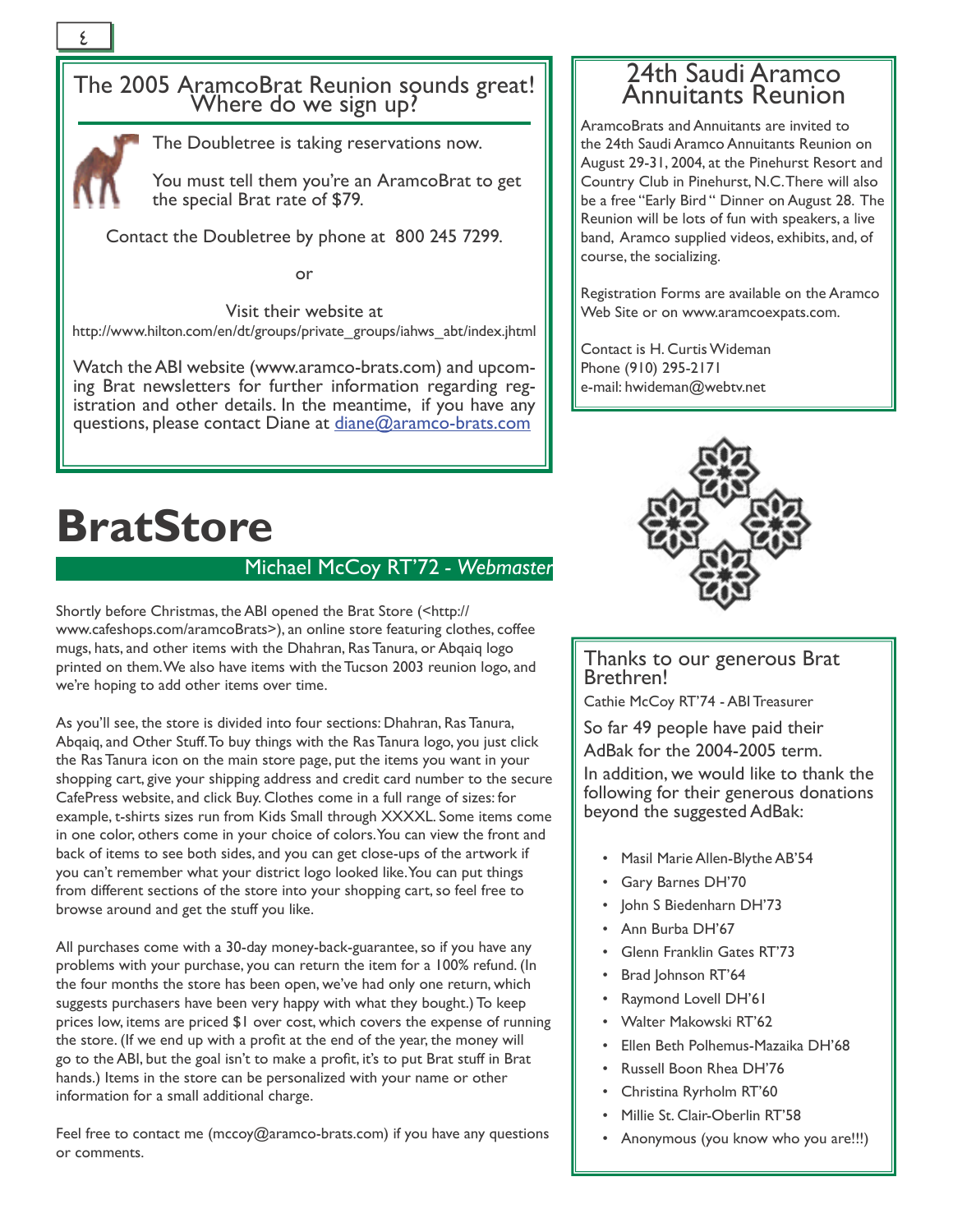(BratBoard - Continued from page 1) Messages on BratBoard can include web links, photos and graphics, smilies, and formatted text. Users can upload avatars (small pictures that identify users to other users) or choose an avatar from our extensive library. Users can include polls in their messages: BratBoard tracks who has voted in various polls to ensure that each user votes only once.

BratBoard is administered and moderated by **Michael McCoy** RT'72, **Mike Simms** AB'78, and **Gretchen Connally** DH'91. The rules for posting on BratBoard can be found in the Information For New Users forum. Different forums can have different rules of behavior (the Politics forums tolerate more disagreement than other forums do, for example), but the overall philosophy is this: BratBoard is a community of folks with a common background, and we agree to treat one another with respect, to disagree without being disagreeable, and to be mindful of keeping our community healthy. After a month of operation, we're very optimistic that we can do exactly that.

We're excited about the introduction of BratBoard for several reasons:

- We've received requests for a threaded message Board ever since the Guestbook re-appeared on the ABI website several years ago. We're happy we can finally comply.
- A threaded message Board can help connect younger Brats, who move around and change email addresses so often that they sometimes have trouble keeping track of one another. We have set up forums for ranges of Brat classes, and it has paid off: some classes already have very active conversations going, and users in those classes actively recruit other class members to participate.
- A threaded message Board provides a forum for extended discussions or discussion that interest a narrow set of users. Such discussions are difficult to conduct on general-interest channels such as BratChat — because users can select the forums and threads they want to read, we don't have to worry about political posts or other special-interest posts overwhelming other content.
- We can add new forums any time we see enough messages in one area to warrant a separate forum. If users have an interest, we can set up restricted-access forums for Brats who want to talk in confidence about subjects with a closed circle of similarly minded people.

#### Want to Learn More?

If you're intrigued and interested in knowing more, come over to http://www.aramco-brats.com/BratBoard/ and poke around a bit. You don't need a user account to read messages, but you will need to register if you want to post messages in forums other than the Guestbook or if you want to vote in the polls. To register, just click the Register link at the top of the page and tell us your email address and what username you want to use. After your account is activated, you can log in whenever it's convenient for you to read and post messages.

If you have any questions, please feel free to contact Michael McCoy (mccoy@aramco-brats.com), Mike Simms, (mike@aramco-brats.com), or Gretchen Connally (gretchen@aramco-brats.com).

### **Call for Recipes**

Gretchen Connally DH'91 Dean Barnes DH'67 *(ABI Test Kitchens)*

Love to cook Middle Eastern food? Want to share that mezze dish that reminds you of the spice suq? Well, you may have your chance. The ABI is examining the possibility of publishing a Brat Cookbook and we need your Middle Eastern recipes!

What! You say you have a great recipe that's been in your family for generations, but it's not quite Middle Eastern? Well that's OK too.

The ABI is evaluating whether there is sufficient interest for publishing the collected recipes of all AramcoBrats, and we need to know what you think as well as get a look at your recipes. We are considering either a split edition with one half dedicated to "traditional" food and the other half Middle Eastern food, or two separate cookbooks. We're looking at all the standard categories: Appetizers, Salads, Main Dishes, Desserts, Beverages, Snacks. Recipes from Brat parents or even Brat teachers will be considered. Multiple submissions will be encouraged.

So, if you think that we're cooking on all burners with this idea and that you've got the ingredients we need, get in touch with us.

Please send recipes and comments to Gretchen Connally DH'91, either via email gretchen@aramco-brats.com or via snail mail 116 Sapphire Lake Dr. Kyle, TX 78640

If you have any questions, comments, or suggestions for the cookbook idea, please feel free to contact Gretchen at the above email address, or her partner in the BratKitchen, Dean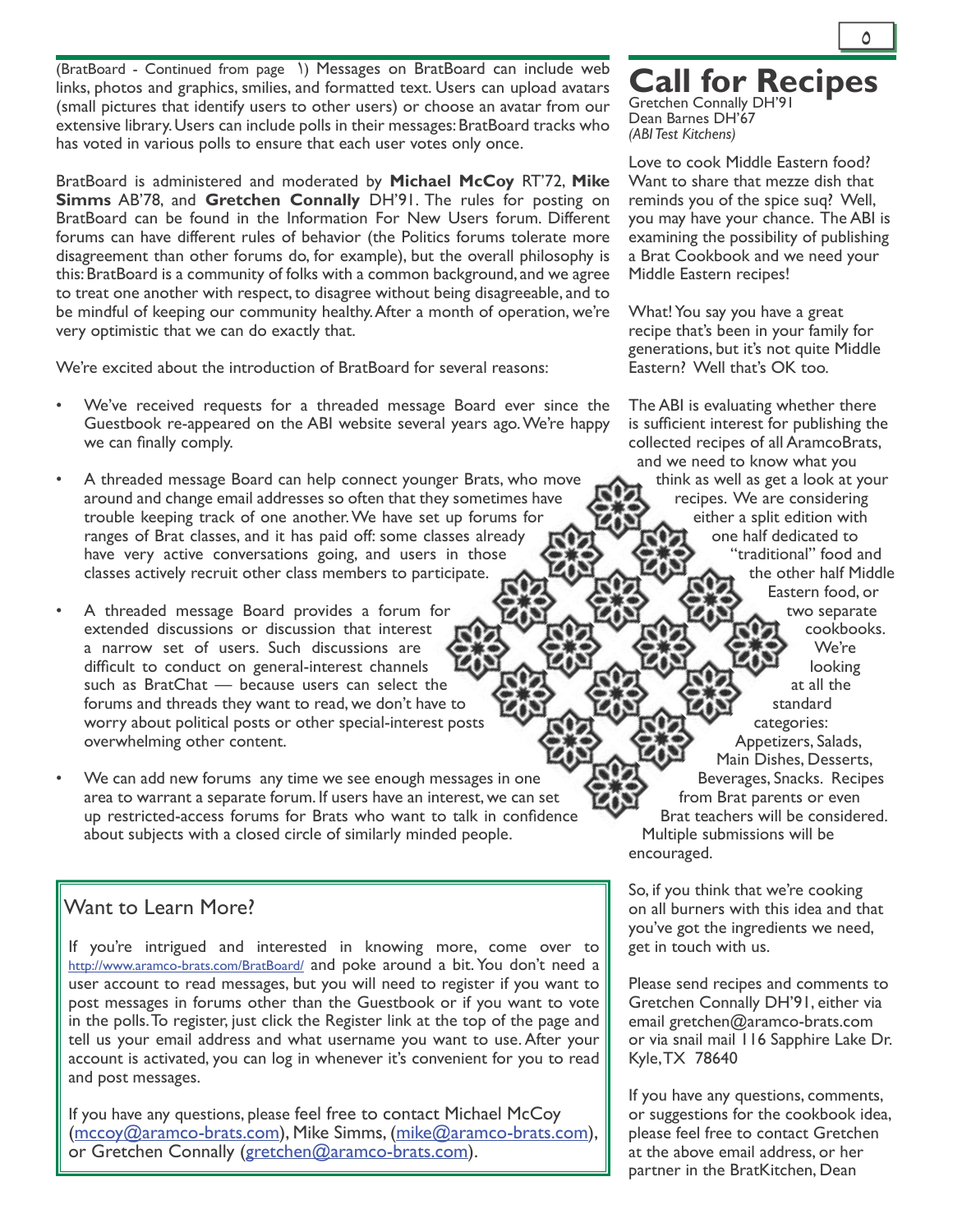

### Treasurer's Report  $\overline{1}$  and  $\overline{1}$  and  $\overline{1}$  and  $\overline{1}$  and  $\overline{1}$  and  $\overline{1}$  and  $\overline{1}$  and  $\overline{1}$  and  $\overline{1}$  and  $\overline{1}$  and  $\overline{1}$  and  $\overline{1}$  and  $\overline{1}$  and  $\overline{1}$  and  $\overline{1}$  and  $\overline{1}$  and  $\overline{1}$  and

#### Cathie *McCoy RT'74 - ABI Treasurer*

An on-going goal of the ABI Board is to make the ABI "more business-like" and "more Brat-friendly". As your Treasurer, "more business-like" is where I spend my time. (Although I'm usually pretty friendly too!)

**Kathy Montgomery** and I worked together from May 2003 to November 2003, when I officially took on the office of ABI Treasurer. I'd like to thank Kathy for her hard work in the previous term, and for her patience in answering all my questions as we made the transition. I would not have been able to "hit the ground running" without her help. (Thanks, Kath!)

For those who like to browse these sorts of things, the Quarterly Financial Report is available on www.aramcobrats.com: choose the ABI tab – then go to the Income & Expenses tab. This page will show you the budget as approved by the ABI Board, the Term-To-Date figures for income and expenses, and income and expenses for each quarter of the ABI term. For those of you who have been glued to this web page for years, you'll notice a few changes this term.

#### **A Chart of What?**

The Board has approved a detailed "Chart of Accounts" (COA) which will give us a better tracking system of what comes in and goes out of our bank account. This detail will help us make better decisions when setting the budget, track our expenses

and generally improve the financial planning process.

The COA has several "parent accounts" which end in 00, and which are reported on the website and in this newsletter. Each "parent account" has "sub-accounts" which gives the Board a closer view of what is happening within the category. For example, the parent account 4100 – Contributions, has subaccounts which will show us what money came in the form of AdBaks, and what money came in as additional donations (we love those additional donations!).

In addition to giving the current Board a tool for financial planning now, we hope that having a stable COA will be useful to the ABI long term, as we will be able to see patterns over time that may not have been evident under the old system.

#### **We're Hitting the Big-Time Now Kids!**

The second big change is that we are using an accounting software program (Quicken) for the first time. This will allow us to pull up specific financial reports at any given time, and to keep financial history for future ABI Boards to use.

If you have any questions about the changes we are making, feel free to contact me at cathie@aramco-brats.com or through the "Ask the Board" under the "Contact Us" page on the website.

| Quarterly Report 2004 - 2005         | <b>BUDGET FOR</b><br>2004-2005 | <b>TERM TO DATE</b><br><b>TOTAL</b> | Q1 2004     |
|--------------------------------------|--------------------------------|-------------------------------------|-------------|
| <b>INCOME</b>                        |                                |                                     |             |
| 4100 Contributions                   | \$13,500.00                    | \$982.00                            | \$982.00    |
| 4200 Special Events                  | \$0.00                         | \$0.00                              | \$0.00      |
| 4300 Website Revenue                 | \$100.00                       | \$0.00                              | \$0.00      |
| <b>4400 Donated Services</b>         | \$0.00                         | \$0.00                              | \$0.00      |
| 4500 Corporate Grants                | \$0.00                         | \$0.00                              | \$0.00      |
| 4600 Directory Revenues              | \$8,300.00                     | \$525.00                            | \$525.00    |
| 4700 ABI Sales Revenue               | \$7,250.00                     | \$2.50                              | \$2.50      |
| 4800 Investment Revenue              | \$9,000.00                     | \$0.00                              | \$0.00      |
| 4900 Reunion Revenue                 | \$49,150.00                    | \$0.00                              | \$0.00      |
| <b>TOTAL INCOME</b>                  | \$87,300.00                    | \$1,509.50                          | \$1,509.50  |
| <b>EXPENSES</b>                      |                                |                                     |             |
| 5100 Bank & Audit Fees               | \$200.00                       | $$$ (34.05)                         | $$$ (34.05) |
| 5200 Office Expenses                 | \$450.00                       | \$40.13                             | \$40.13     |
| 5300 Publication Expenses            | \$26,125.00                    | \$0.00                              | \$0.00      |
| 5400 Website Expenses                | \$550.00                       | \$117.90                            | \$117.90    |
| 5500 Travel & Entertainment Expenses | \$3,700.00                     | \$0.00                              | \$0.00      |
| 5600 Insurance Expenses              | \$2,400.00                     | \$0.00                              | \$0.00      |
| 5700 Professional Expenses           | \$1,100.00                     | \$0.00                              | \$0.00      |
| 5800 ABI Sales Expenses              | \$100.00                       | \$0.00                              | \$0.00      |
| 5900 Future Reunion Site Expenses    | \$1,000.00                     | \$0.00                              | \$0.00      |
| <b>6100 Special Expenses</b>         | \$1,320.00                     | \$0.00                              | \$0.00      |
| 7100 Reunion Expenses                | \$49,150.00                    | \$0.00                              | \$0.00      |
| <b>TOTAL EXPENSES</b>                | \$86,095.00                    | \$123.98                            | \$123.98    |
| <b>PROFIT/(LOSS)</b>                 | \$1,205.00                     | \$1,385.52                          | \$1,385.52  |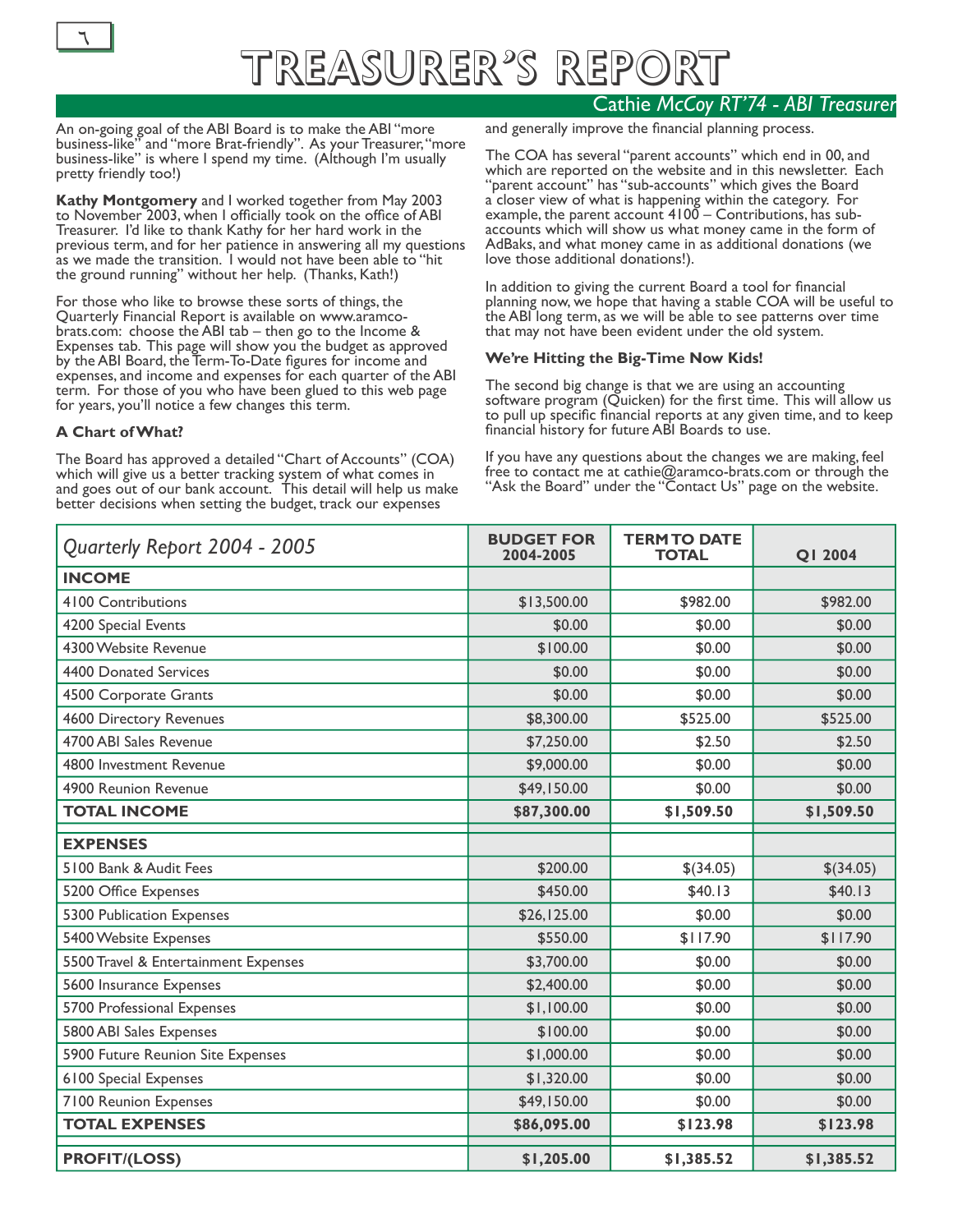#### What is the Administrative Baksheesh and What is it Used for?

The Administrative Baksheesh, or AdBak, is the contribution we request Brats pay every two years in order to pay for ABI Operations. AdBak pays for:

• Printing and mailing of ABI newsletters, which are published twice a year and distributed to all Brats for whom we have a mailing address worldwide.

• Website costs, such as paying our hosting company and paying for our domain name.

• Printing and distribution of the AramcoBrat Directory, which lists the mailing addresses and phone

numbers of everyone in the ABI database. Folks who come to the reunion get their directories when they check in. Directories will be mailed after the reunion to folks who pay their AdBak but don't attend the reunion.

• Administrative costs, such as corporate registration and legal fees, mailings between Board members, bank charges, and other costs of running an organization. The ABI Budget and quarterly financial reports are available on the website.

|                           | First                                                                                             | Middle                                                                                                                                                                                                | Maiden                  | Last                                                     |                                                                                                                           |          |
|---------------------------|---------------------------------------------------------------------------------------------------|-------------------------------------------------------------------------------------------------------------------------------------------------------------------------------------------------------|-------------------------|----------------------------------------------------------|---------------------------------------------------------------------------------------------------------------------------|----------|
| District/Year*:           |                                                                                                   | District (DH, RT, AB, or UD)                                                                                                                                                                          |                         | Year of 9th Grade Graduation                             |                                                                                                                           |          |
| Address:                  | Street/Post Office Box                                                                            |                                                                                                                                                                                                       |                         |                                                          |                                                                                                                           |          |
|                           | City                                                                                              | State/Country                                                                                                                                                                                         |                         | $Zip +4$                                                 |                                                                                                                           |          |
| Telephone:                |                                                                                                   | Area Code/Country Code                                                                                                                                                                                | <b>Telephone Number</b> |                                                          |                                                                                                                           |          |
| Email:                    |                                                                                                   |                                                                                                                                                                                                       |                         |                                                          |                                                                                                                           |          |
| district where you lived. | you did not graduate from an Aramco school, year you would have graduated from 9th grade and last |                                                                                                                                                                                                       |                         |                                                          |                                                                                                                           |          |
|                           |                                                                                                   | 675 Cypress Tree Drive, Rock Hill, SC 29730-9271<br>PLEASE WRITE ALL INFORMATION CLEARLY<br>Help keep ABI alive - Please Respond Today<br>This is New Address Information - Please Update ABI Records |                         | Mail Form to: AramcoBrats, Inc., c/o Sherri Dent-Moxley, | Contact information can also be changed online at http://www.aramco-brats.com/address_change_form.htm                     |          |
| Name:                     | First                                                                                             | Middle                                                                                                                                                                                                | Maiden                  | Last                                                     | 2005 AdBak<br>(\$18 US/\$23 International)                                                                                | \$       |
| District/Year*:           |                                                                                                   | District (DH, RT, AB, or UD)                                                                                                                                                                          |                         | Year of 9th Grade Graduation                             | <b>Additional Contributions</b><br>$\Box$ Anonymous contribution -<br>Please do not include my<br>name in list of donors. |          |
| Address:                  | Street/Post Office Box                                                                            |                                                                                                                                                                                                       |                         |                                                          | 2003 ABI Directory                                                                                                        |          |
|                           | City                                                                                              | State/Country                                                                                                                                                                                         |                         | $Zip +4$                                                 | (\$10 US/\$15 International)                                                                                              |          |
| Telephone:                |                                                                                                   | Area Code/Country Code                                                                                                                                                                                | <b>Telephone Number</b> |                                                          |                                                                                                                           | Total \$ |